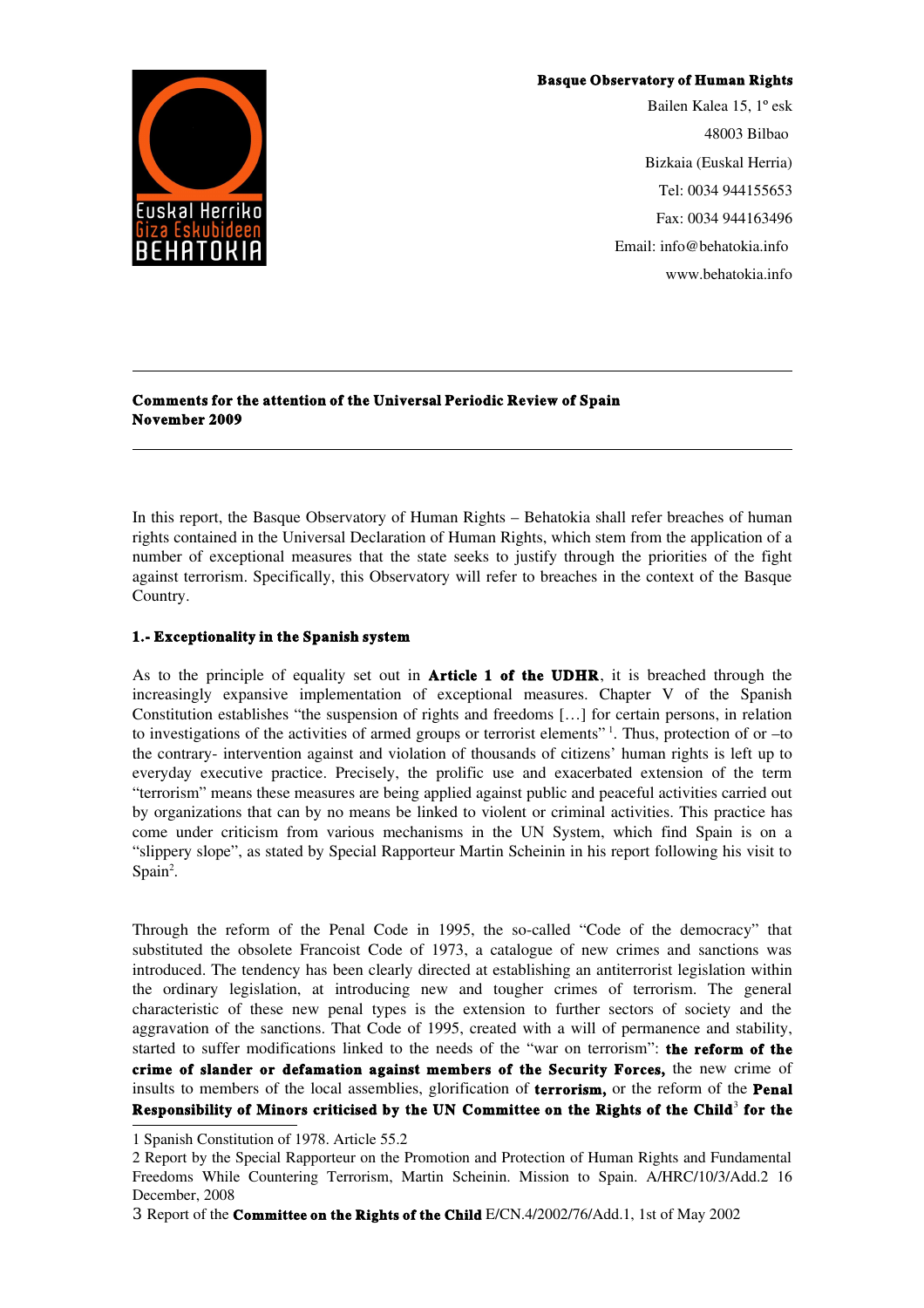treatment dispensed to children, often more severe than for adults. Some other examples of moves towards a tougher legislation will be mentioned below.

We believe that these practices violate the right to equal treatment enshrined in **Article 2**. Indeed, the new measures are based on discrimination based on "public opinion" or "national or social origin", because this exceptional antiterrorist legislation and the restrictions it allows are only applied in the Basque context.

### 2.- Extra-judiciary executions and enforced disappearances

In regard to **Article 3**, the Spanish state has resorted to mechanisms of arbitrary, summary or extrajudicial executions carried out by the Security Forces. There have been hundred of victims of the socalled "shoot to kill" policy, mostly in the 1980s, besides the more recent cases of Josu Zabala, José Luis Geresta and Arkaitz Otazua. Those cases were never properly investigated and the perpetrators were never brought to justice. We also have to mention paramilitary activity with the participation or collusion of members of the administration. The death squads AAA, ATE, BVE or GAL caused dozens of deaths. The Spanish justice system has insufficiently investigated these cases and has shown a special apathy towards the victims of state terrorism. Nevertheless, important members of Felipe Gonzalez' government were involved in those actions, including the Minister of the Interior José Barrionuevo and the secretary of State for Security Rafael Vera. They served short periods of time in prison, before being definitively released under a Governmental pardon.

As to enforced disappearances, in 1995 two corpses buried in a pit in Alicante were identified as Jose Antonio Lasa and Jose Ignacio Zabala, members of the armed organisation ETA. The Supreme Court convicted the Civil Guard General responsible for antiterrorism in the province of Gipuzkoa, Rodriguez Galindo, as well as the Spanish Civil Governor in this province José Ramón Goñi Tirapu for the crimes of torture and murder of the two Basque citizens, sentencing them to seventy years of imprisonment. After serving 5 years, on the 1<sup>st</sup> October 2006, Rodriguez Galindo was released. Still today there are cases of Basque citizens disappeared in strange circumstances due to political reasons: Eduardo Moreno, Jose Miguel Etxeberria and the most recent case of Jon Anza. This person, who spent 21 years in prison, decided to settle in the part of the Basque Country under French administration as set out in Article 14 of the Declaration, due to harassment and persecution by the Spanish authorities. He disappeared on the 18<sup>th</sup> April, in French territory. Several sources have linked the disappearance to the Spanish police forces, which operate inside French territory with a high degree of freedom thanks to an antiterrorist cooperation agreement. Whilst the French authorities are investigating the case, the Spanish authorities have simply denied any responsibility in Mr. Anza's disappearance.

#### 3. Torture under incommunicado detention

Spain has failed to respect the contents of **Article 5** by using incommunicado detention in accordance with the "antiterrorist law" explained above. The report submitted by Special Rapporteur on Torture Theo van Boven after his visit to Spain in October 2003<sup>[4](#page-1-0)</sup>, recognizes that "torture is not systematic in Spain, but the system as it is practiced allows torture and ill treatment to take place, especially in cases of people placed in incommunicado detention in relation to terrorist activities". That system means secret detention of suspects for up to five days during which, as stated by the United Nations Committee Against Torture in its last analysis of Spain<sup>[5](#page-1-1)</sup> "the detainee has no access to a lawyer or to a doctor of his choice nor is he able to notify his family".

Over recent years, thousands of Basque citizens –many of them not involved in terrorist activities as proved in Court- have referred having been subjected to various methods of torture by all police forces operating in the Basque territory –Civil Guard, National Police and Basque Autonomous Police-. According to the reports compiled by the Basque Group Against Torture –Torturaren Aurkako Taldea- 656 people were put under this regime in the last 8 years. Of these, 445 have

<span id="page-1-0"></span><sup>4</sup> Report E/CN.4/2004/56/Add.2 of the United Nations Special Rapporteur on the Question of Torture, after his visit to Spain from October 5 to October 10 in 2003, 6 February 2004.

<span id="page-1-1"></span><sup>5</sup> United Nations Committee Against Torture. Twenty-eighth session CAT/C/CR/29/3, 23 December 2002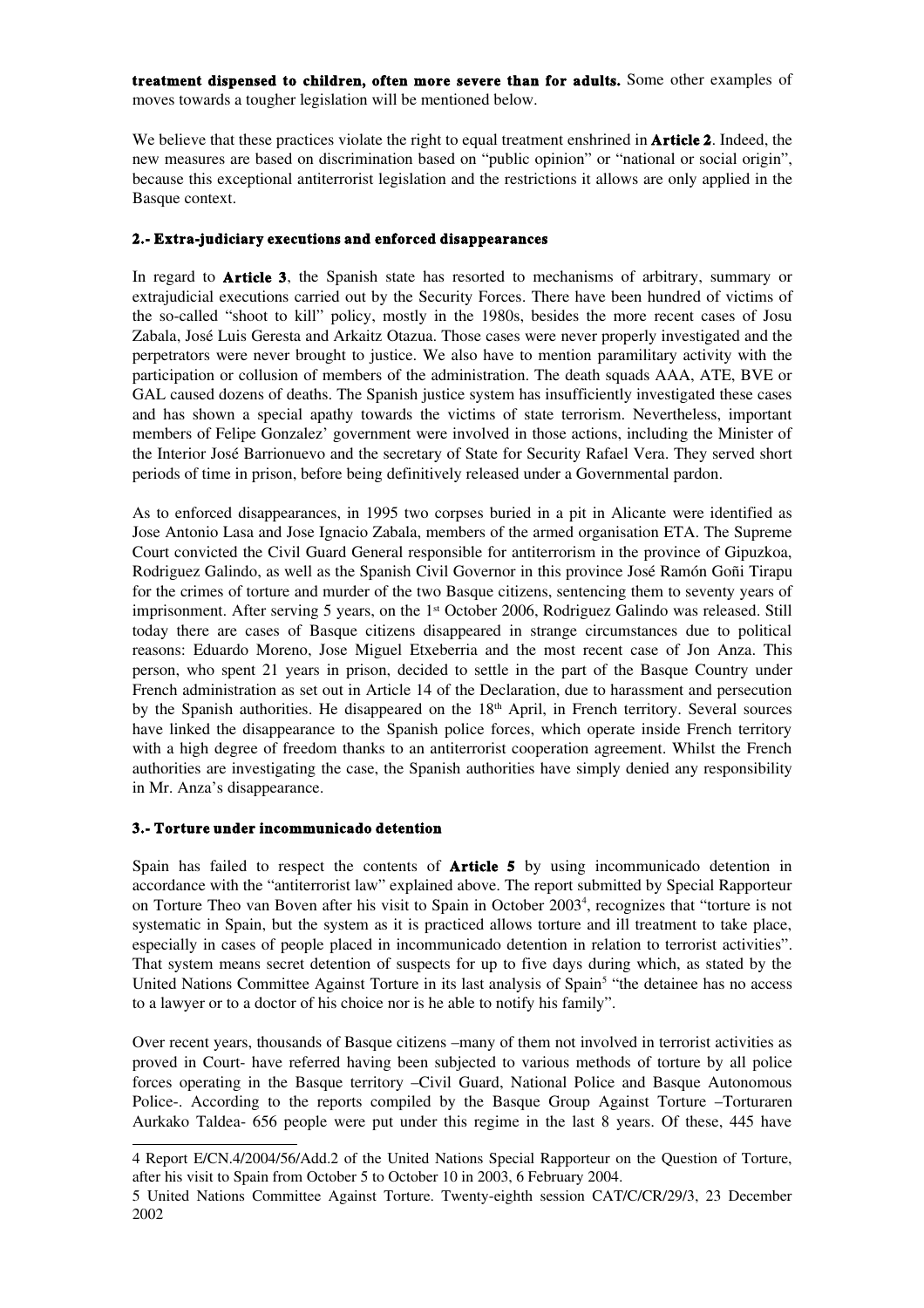publicly denounced having suffered torture. 310 claims were taken before the Courts. None got as far as a public hearing. Institutions such as the office of the Special Rapporteur Against Torture or NGOs like Amnesty International have reported specific cases of torture of this nature. The European Council Committee for the Prevention of Torture<sup>[6](#page-2-0)</sup> interviewed a number of people detained under this regime: "several alleged that they had been ill-treated while held in the custody of the National Police and the Civil Guard. Their allegations included blows to various parts of the body and, in some cases, more severe forms of ill treatment. The latter included allegations of asphyxiation by placing a plastic bag over the head and, in the case of people detained by the Civil Guard, electric shocks. As in other previous visits, the delegation gathered ample evidence, including some of a medical nature, consistent with allegations of ill treatment received".

As to the investigation and punishment of the crime of torture, action by courts, disciplinary procedures and other prevention mechanisms are absolutely inefficient. Mr. Theo van Boven expressed his concern at "the high level of silence which surrounds this issue and the refusal of the authorities to investigate allegations of torture". The few cases that have been investigated and brought to a sentence have ended with the torturers being pardoned, thus compounding the lack of recognition and reparation for victims of torture.

All the international mechanisms have recommended the elimination of the five-day period of incommunicado detention, as it, "regardless of the legal safeguards for its application, facilitates the commission of acts of torture and ill-treatment", as the  $CAT^7$  $CAT^7$  stated. In the words of the Rapporteur, it "creates conditions which facilitate the penetration of torture, and which in itself [incommunicado detention] may constitute a form of cruel, inhumane degrading treatment or even torture". The Spanish authorities have taken no steps to end incommunicado detention, there has been no implementation of these recommendations, as demonstrated in the follow-up reports by the current Special Rapporteur on Torture Manfred Nowak<sup>[8](#page-2-2)</sup>. Moreover, instead of eliminating or shortening the period of incommunicado detention, Statutory Law  $15/2003$  of the  $25<sup>th</sup>$  of November has extended this period to a further eight days of incommunicado detention, this time not in police custody but in prison. The government even defended the extension of the incommunicado detention period to a total of 13 days and boasted that "we are proud of this reform and the good results it is achieving"[9](#page-2-3) .

## 3. Penitentiary Policy

The detention regime and penitentiary regulations operate in an absolutely discriminating way, violating **Articles 7 and 9 of the UDHR.** The State Security Forces have an unlimited framework for the detention of people under the slightest suspicion that can be used against broad sections of population in the Basque Provinces. Large police operations with dozens of people arrested and homes and premises searched, with most of the detainees finally being released with different cautionary provisions have often occurred.

The collective of 570 Basque citizens that are in prison in Spain due to their alleged connection to political crimes suffers special measures that arbitrarily affect living conditions. First, the law allows pre-trial detention to be extended for up to four years, in exceptional circumstances. Suspects of terrorism have been released after the four year term is up and still pending trial. In some cases they even have later been acquitted by the court. This contravenes the right to be presumed innocent until proven guilty as set out in **Article 11**. The Committee on Human Rights<sup>[10](#page-2-4)</sup> recently recommended the party State to "limit the length of police custody and pre-trial detention".

<span id="page-2-0"></span><sup>6</sup> European Committee for the Prevention of Torture and Inhuman or Degrading Treatment or Punishment (CPT). Report to the Spanish Government on the visit to Spain from 22 to 26 July 2001. CPT/Inf (2003) 22

<span id="page-2-1"></span><sup>7</sup> COMMITTEE AGAINST TORTURE Twentyeighth session *Spain. 23/12/2002. CAT/C/CR/29/3.* 

<span id="page-2-2"></span><sup>8</sup> Reports of the Special Rapporteur on Torture Manfred Nowak E/CN.4/2005/62/Add.2, E/CN.4/2006/6/ Add.2 and A/HRC/4/33/Add.2

<span id="page-2-3"></span><sup>9</sup> Debates of the Spanish Congress of the 25th of April 2006 and 19th of September 2006, for the abrogation of the incommunicado detention regime, with the opposition of the main parties -PSOE and PP.

<span id="page-2-4"></span><sup>10</sup> HUMAN RIGHTS COMMITTEE CCPR/C/ESP/CO/5 5 January 2009 Ninety-fourth session. Spain.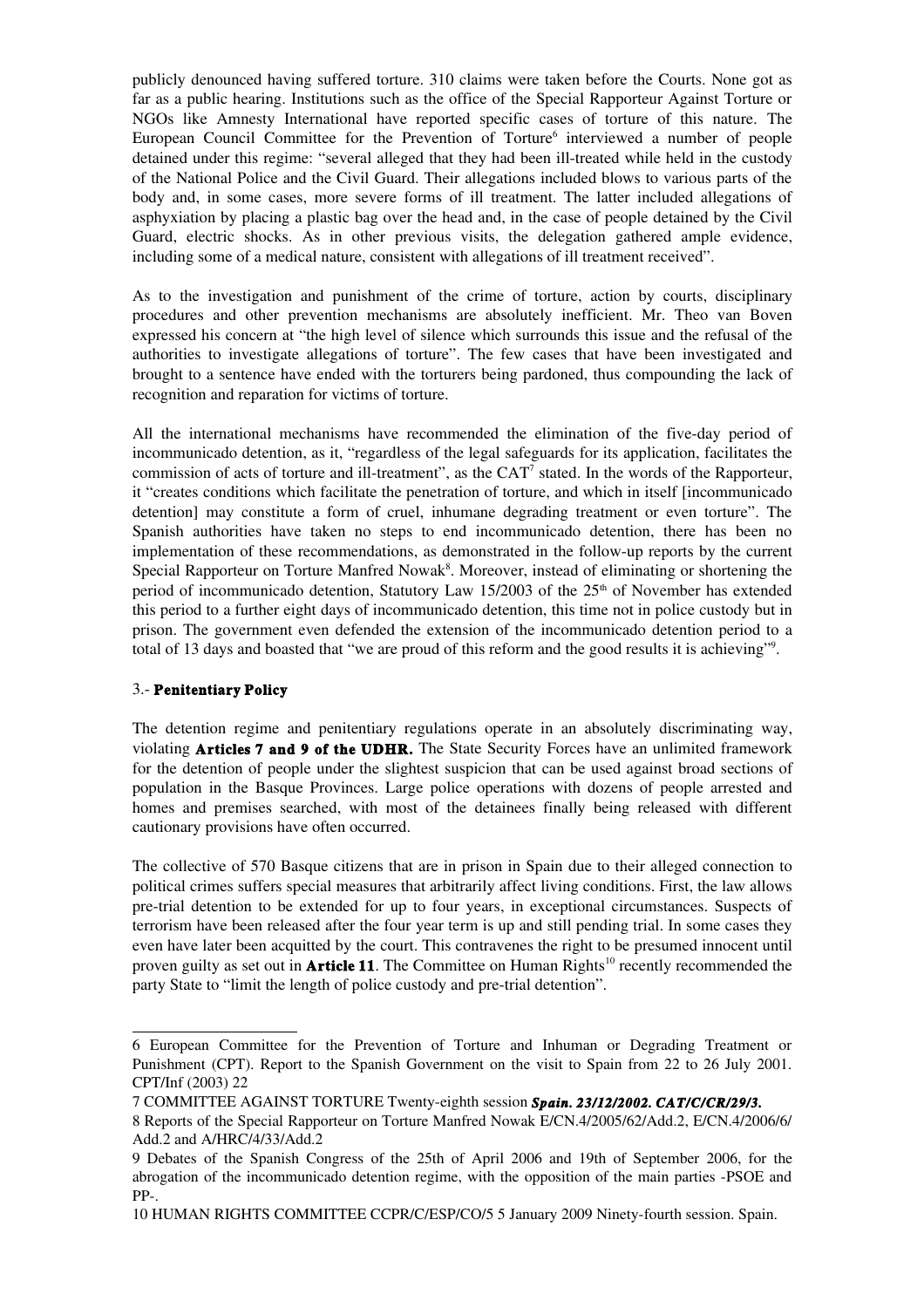But the most evident measure and the core of this special treatment is the so called "dispersal policy". Basque prisoners find themselves dispersed throughout 52 Spanish jails, some of which are thousands of kilometres from their home, whilst only 18 are in jails in the Basque Country. Diverse motives have been used to attempt to justify the application of these measures –the "benefits" to the prisoners themselves, to facilitate resocialization, problems of space and location in the Basque jails, security problems...- but they are just excuses to hide an arbitrary and abusive treatment, opposed to both domestic and international<sup>[11](#page-3-0)</sup> rules for treating people under custody.

The policy of prisoner dispersal is an obstacle to the right to healthcare and effective medical assistance, it breaches the right to a defence, and it impedes the right to education and communication with prisoners' relatives, who must travel long distances to visit them. This penitentiary policy includes long periods under isolation not as a result of a concrete punishment but as a systematic measure, thus becoming an evident source of harassment and physical abuse against Basque prisoners. The Spanish penitentiary policy has caused the deaths of 22 Basque prisoners for different reasons and 16 relatives have lost their lives in traffic accidents when travelling the long distances to visit the Basque prisoners. In view of these figures, Special Rapporteur on the Question of Torture, Theo van Boven<sup>[12](#page-3-1)</sup> recommended that "in assigning prisoners from the Basque country to prisons, due consideration should be given to maintaining social relations between the prisoners and their families, in the best interests of the family and the prisoners' own social rehabilitation". Several NGOs and Human Rights Institutions share the same opinion.

Contrary to this opinion, in recent times a number of changes in law and in court jurisdictions have restricted the living conditions of the prisoners even further, affecting their right to access to freedom. In 1995, the Penal Code was amended eliminating remission; this in turn was consolidated by the reform introduced by Statutory Law 7/2003 that increased the limits to effective sentenceserving time to 40 years, for crimes of terrorism. The compounded effect of these changes means that now there is a covert Life Sentence in Spanish law.

However, prisoners convicted under the previous Penal Code, the Francoist code of 1973 still benefited from remission from a maximum serving time of 30 years. A new interpretation introduced by the Supreme Court in verdict 197/2006 in order to create jurisprudence via the so called "Parot Doctrine" effectively cancels remission altogether. This new jurisprudence, which is being retroactively applied, has affected several prisoners that had received their release date, due in a few months, according to the prior legal interpretation will now have to serve 10 or 12 years more until they complete the 30 years limit.

## 4. Independence of the courts

As to the right to be tried by an independent and impartial court established in **Article 10,** in recent times we have noticed a development of the use of criminal justice justified as a counter-terrorism necessity but in fact extending this definition to areas that have nothing to do with terrorism. In this regard, we have perceived a *judicialization* of political life, with interference by the judiciary in the everyday political debate and, coupled to this, a politicization of the judiciary, with decisions taken under political pressure or taking into account facts or elements of a political nature rather than a legal one. The involution in this field is a concern for most of the human rights organizations in the Spanish state, as can be seen in many of their statements.

The Spanish *Audiencia Nacional* is the most evident example of collusion between the executive and the judiciary. This Court substituted its predecessor, the Francoist *Tribunal de Orden Público*, and inherited its functions and many of its methods. It is in this atmosphere where the judiciary becomes the fundamental mechanism in the antiterrorist struggle. Consequently, the judges and magistrates working there are under continuous pressure from and due to political interests. Its jurisdictional

<span id="page-3-0"></span><sup>11</sup> The European Penitentiary Rules adopted by the Council of Europe on 12 February 1987, article 43.1, the Body of Principles for the Protection of All Persons under Any Form of Detention or Imprisonment of the United Nations, resolution 43/173 of 9 December 1988 Principle 19 Principle 20.

<span id="page-3-1"></span><sup>12</sup> Report E/CN.4/2004/56/Add.2 of the Special Rapporteur on the question of torture of the United Nations, after his visit to Spain from October 5 to October 10 in 2003, 6 February 2004.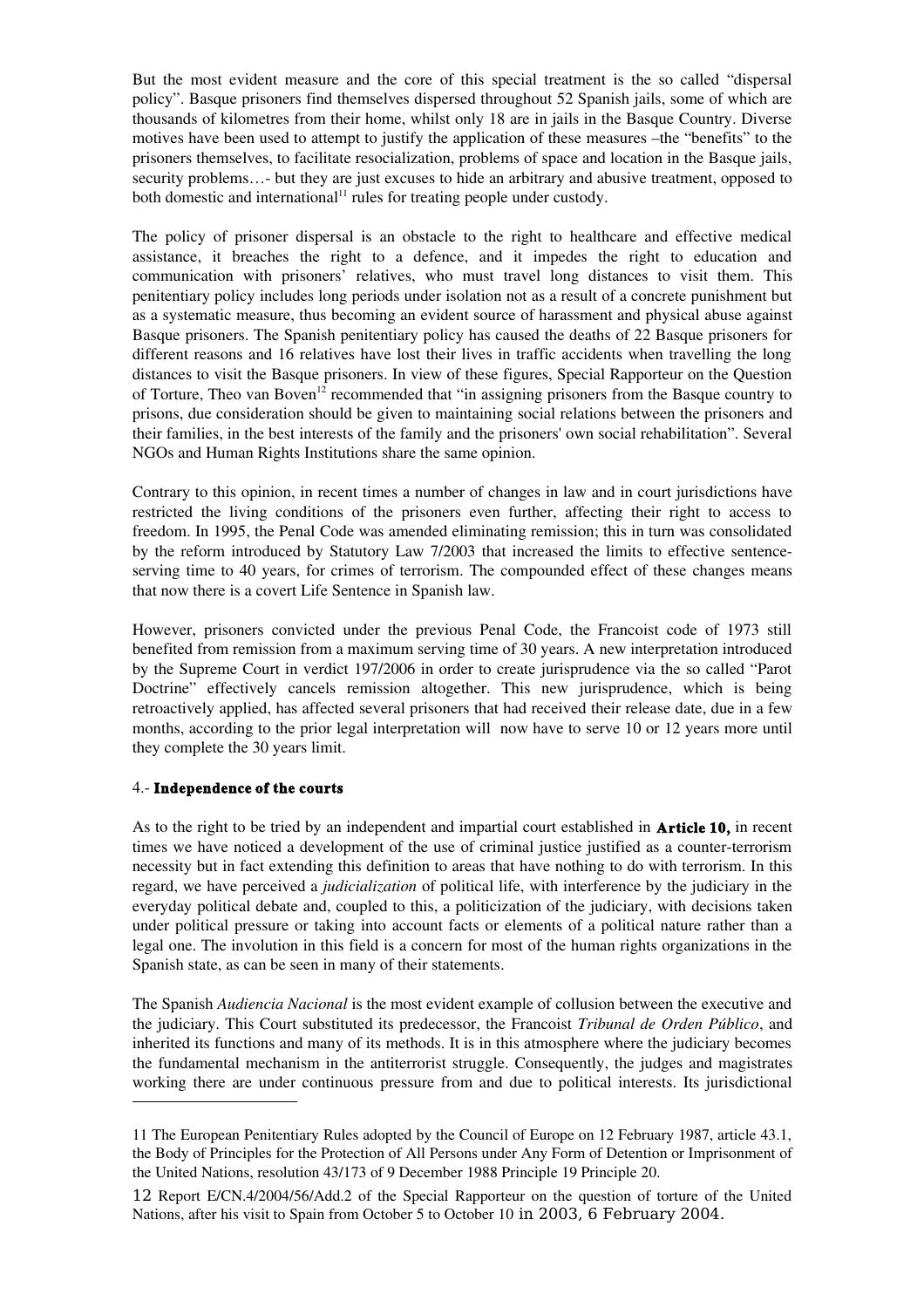competency in the whole territory of Spain breaks the principle of the natural judge by giving jurisdiction in hearings for terrorist actions only to this special Court, centralized and based in Madrid.

We would like to highlight the lack of impartiality and independence of this Court through two elements: Firstly, as the *Audiencia Nacional* judges grant the Security Forces permission to use incommunicado detention, they should guarantee the security of detainees. The lack of investigation and the use of statements taken under torture in the trials held in the *Audiencia Nacional* is a fact. Secondly, we must bring attention to the involvement of the *Audiencia Nacional* in the investigation and prosecution of legal and public activities, in a new an expanded interpretation of the term of terrorism. The Human Rights Committee<sup>[13](#page-4-0)</sup> "expresses concern at the maintenance on a continuous basis of special legislation under which people suspected of belonging to or collaborating with armed groups [...] are judged by the *Audiencia Nacional* without the possibility of appealing". Mr. Martin Scheinin, Special Rapporteur on the protection of Rights while Countering Terrorism, in his report after his recent visit to Spain<sup>[14](#page-4-1)</sup> mentions the "trend of broadening the scope of the practical application of the provisions on terrorist crimes by the *Audiencia Nacional*". Therefore, he "requests the Spanish Government give consideration to the possibility of including terrorist crimes in the jurisdiction of ordinary territorial courts, instead of a single central specialized court, the *Audiencia Nacional*".

# 5. Political rights

As to the political rights set out in **Articles 18, 19 and 20**, there has been an attempt to extend the accusation of terrorist to cultural, political and social Basque organisations, newspapers and media companies, political parties and election candidatures that until that moment were working publicly, legally and freely and this activity was tolerated for decades by the Spanish administration. It leads us to conclude that, with these measures, freedom of expression and opinion, the right of association and the right to participate in democratic elections have seriously been violated in the Basque Country. This has also affected the civil rights of hundreds of political activists and human rights defenders who have been arrested, sometimes very violently, just for carrying out social, political or cultural activities. The Human Rights Committee <sup>[15](#page-4-2)</sup> refers to this situation: "the exercise of freedom of expression and association could be unjustifiably hindered by prosecutions before the National High Court for the offences of association and collaboration with terrorist groups". In this regard, the Working Group on Arbitrary Detention<sup>[16](#page-4-3)</sup> has highlighted one case among dozens: that of Karmelo Landa, former Member of the European Parliament and currently in pre-trial detention. The WGAD considers that he is under arbitrary detention as the reasons why he was arrested are under the protection of the Articles 18, 19, 20 and 21 of the Universal Declaration.

As to the right to vote and to be elected - **Article 21 UDHR**- a new Statutory Law,  $6/2002$  of  $27<sup>th</sup>$  of June, reformed the Law of Political Parties. It is an administrative law that regulates access to the registration of political parties and, through it, their participation in elections and, more widely, in the democratic debate. Suffice to say at this point that the said law was established with the clear and stated aim of proceeding to ban the political party Batasuna. Article 9.1 of the new law foresees that "political parties should respect constitutional values". Within the Spanish Constitution, in contrast with others, there is no intangibility clause, in the way that its content is subject to change<sup>[17](#page-4-4)</sup>. In several of its verdicts, the Constitutional Court<sup>[18](#page-4-5)</sup> has established that "the positive obligation to comply with the Constitution does not necessarily mean ideological support or agreement with its whole content".

However, by means of Law 6/2002 the so called Special Court on the article 61 at the Supreme

<span id="page-4-0"></span><sup>13</sup> Human Rights Committee CCPR/C/79/Add.61,3 April 1996

<span id="page-4-1"></span><sup>14</sup> HUMAN RIGHTS COUNCIL Report of the Special Rapporteur on the Promotion and Protection of Human Rights and Fundamental Freedoms While Countering Terrorism, Martin Scheinin. MISSION TO SPAIN A/HRC/10/3/Add.2 16 December 2008.

<span id="page-4-2"></span><sup>15</sup> HUMAN RIGHTS COMMITTEE CCPR/C/ESP/CO/5 5 January 2009 Ninetyfourth session. Spain.

<span id="page-4-3"></span><sup>16</sup> Working Group on Arbitrary Detention, opinion N. 17/2009 (España), 28th of May 2009

<span id="page-4-4"></span><sup>17</sup> Article 168 of the Spanish Constitution

<span id="page-4-5"></span><sup>18</sup> Spanish Constitutional Court decisions STC 101/1983, STC 12/1983, STC 85/1886, STC 119/1990...